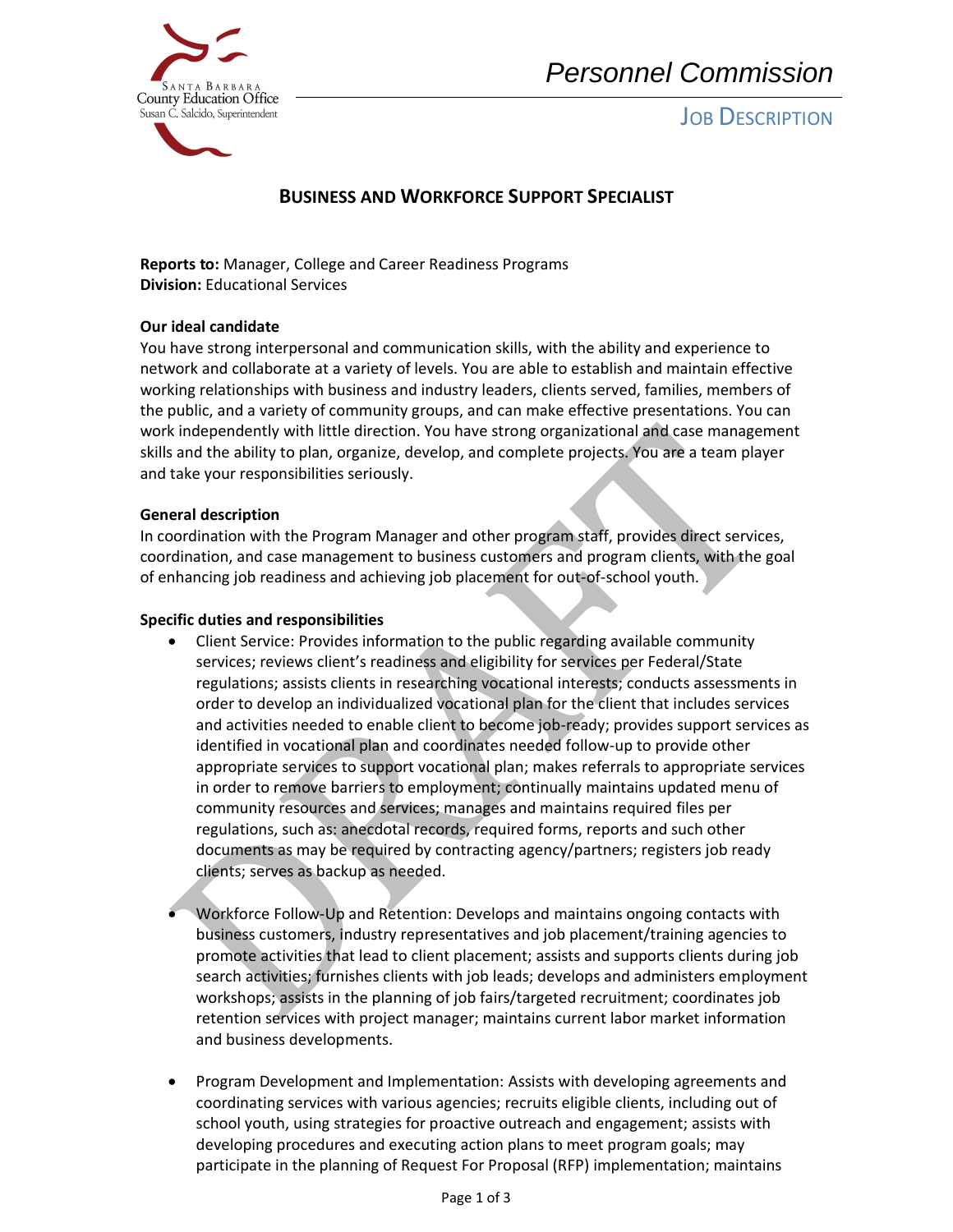

**JOB DESCRIPTION** 



# **BUSINESS AND WORKFORCE SUPPORT SPECIALIST**

current level of knowledge of program regulations; develops, implements and follows up with supervisor and team on individual and program strategic plans; based upon client needs, assists in designing and implementing marketing plan; coordinates, organizes and implements targeted activities to address the needs of the customer and client participants; participates in selected community events that complement the program; attends meetings and participates on committees as appropriate.

## **Requirements**

Education: Possession of a high school diploma supplemented by accredited college-level course work in business, nonprofit management, human resources management, or marketing. Possession of a bachelor's degree in a related subject is desirable.

Experience: Any combination of volunteer and paid work experience that would provide the required knowledge, skills, and abilities. A typical way to obtain the required knowledge and abilities would be two years of progressively responsible experience in job training or placement, career counseling, marketing and public relations, or providing services to disadvantaged or at-risk youth.

## Knowledge of:

- methods of job development and client placement;
- career counseling practices and strategies;
- case management procedures;
- principles of marketing and public relations;
- community resources and training programs;
- principles of quality practices and exemplary customer service;
- standard office productivity software;
- English grammar, punctuation, and spelling.

#### Ability to:

- read, interpret and apply complex rules, regulations, guidelines, policies and procedures;
- gather and evaluate data, draw conclusions, and make sound recommendations;
- assess the interests and aptitudes of clients;
- manage cases through placement and retention;
- effectively market and represent a program, its clients and services;
- plan and conduct presentations;
- work cooperatively with partner agencies;
- teach job-seeking skills and develop jobs;
- support the client through transitions and facilitate decision-making and goal-setting;
- work independently and meet timelines;
- operate in a multi-task environment;
- organize and prioritize work;
- work cooperatively and effectively with individuals and groups and a diverse population;